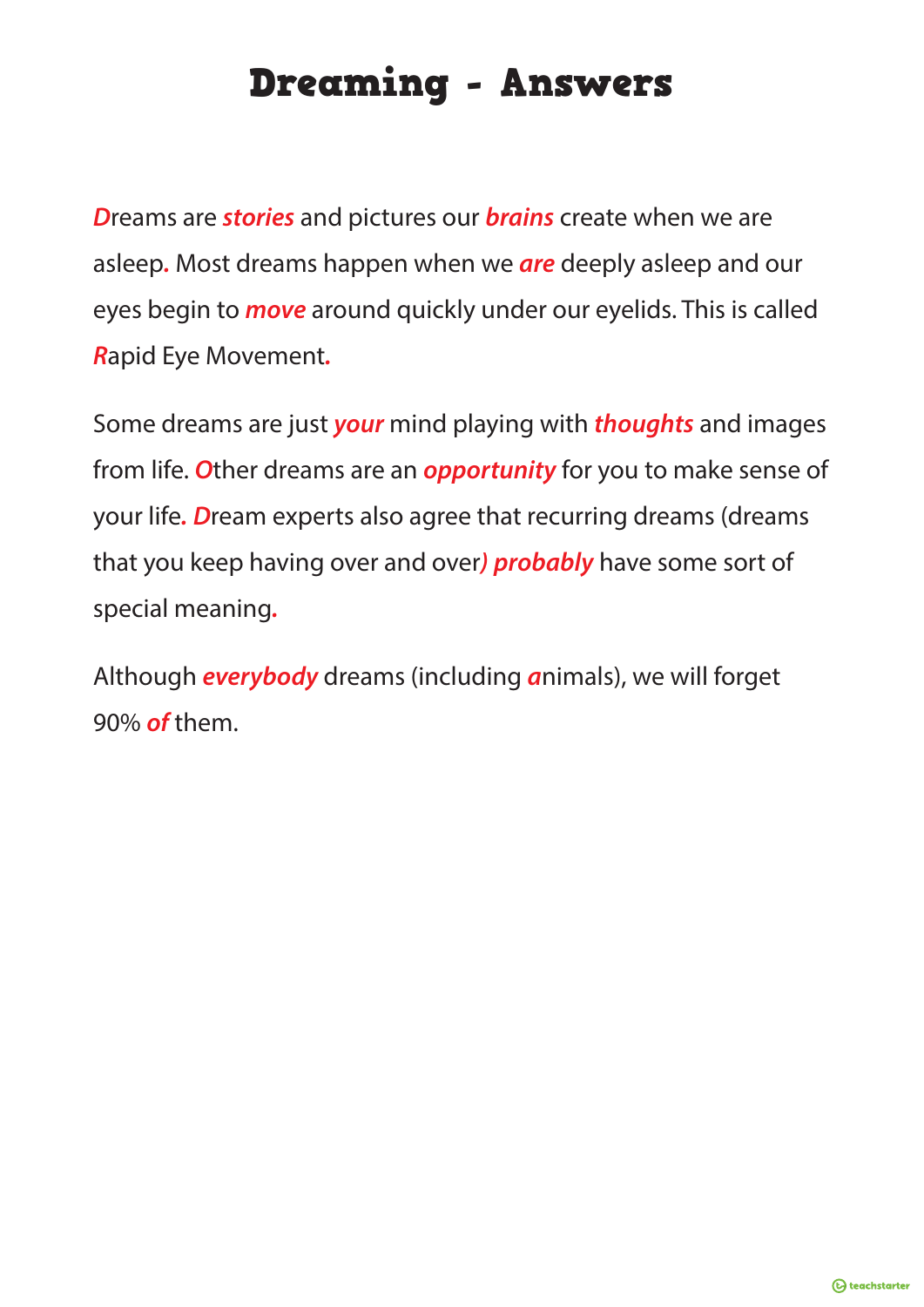# Why Our Bodies Need Water - Answers

H2O, commonly known as water, is *essential* for the human body *to* function and vital to *our s*urvival*.* Although we can last *weeks* without food, we can only survive a matter *of* days without water. *I*t is important for us to *replenish* our supply of *f*resh *w*ater every day, as we regularly *lose* liquid from our lungs*,* skin*,* urine and faeces*.*

*Although* our bodies are made up of 50 to 75 per cent water, *o*ne of our most important organs, our *b*rain, is made up of 73% water. We need to stay *hydrated* to make sure our *brain cells* can function at the optimal level.

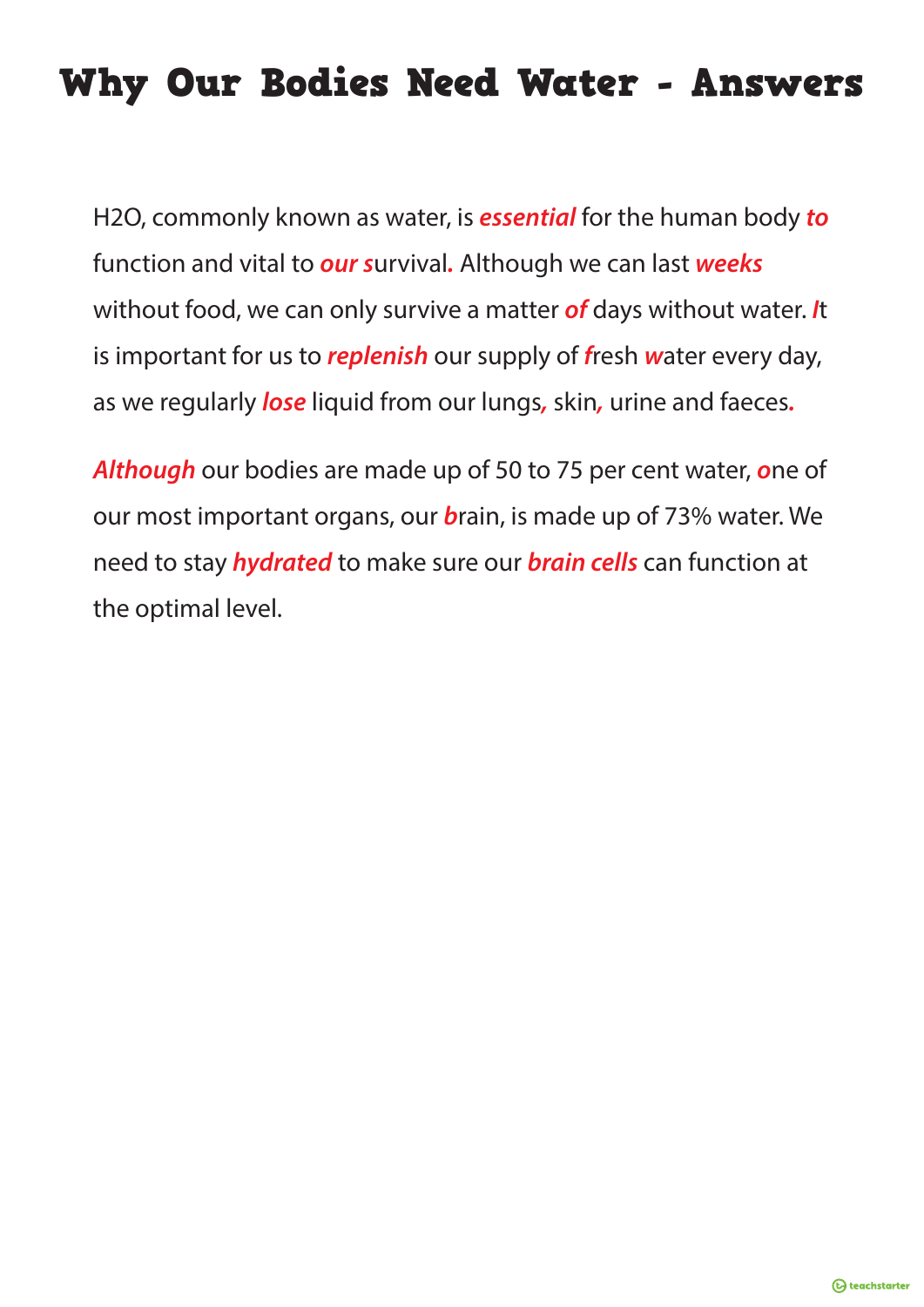## **The Thirsty Monkey**

- **1.** The moral of the story is never give up. You should continue to work hard until you get good results.
- **2.** The author uses the words *thirsty, disappointed, sad* and *happy* in the passage to inform the audience about how the monkey is feeling. This helps create a mental image of the monkey.
- **3.** The author needs to inform the reader that the monkey was feeling very weak, so that they understand how hard it must have been for him to keep trying to solve his problem.
- **4.** The author could have recently had an experience which involved a large problem to solve. Perhaps he/she had to keep trying until they could figure it out.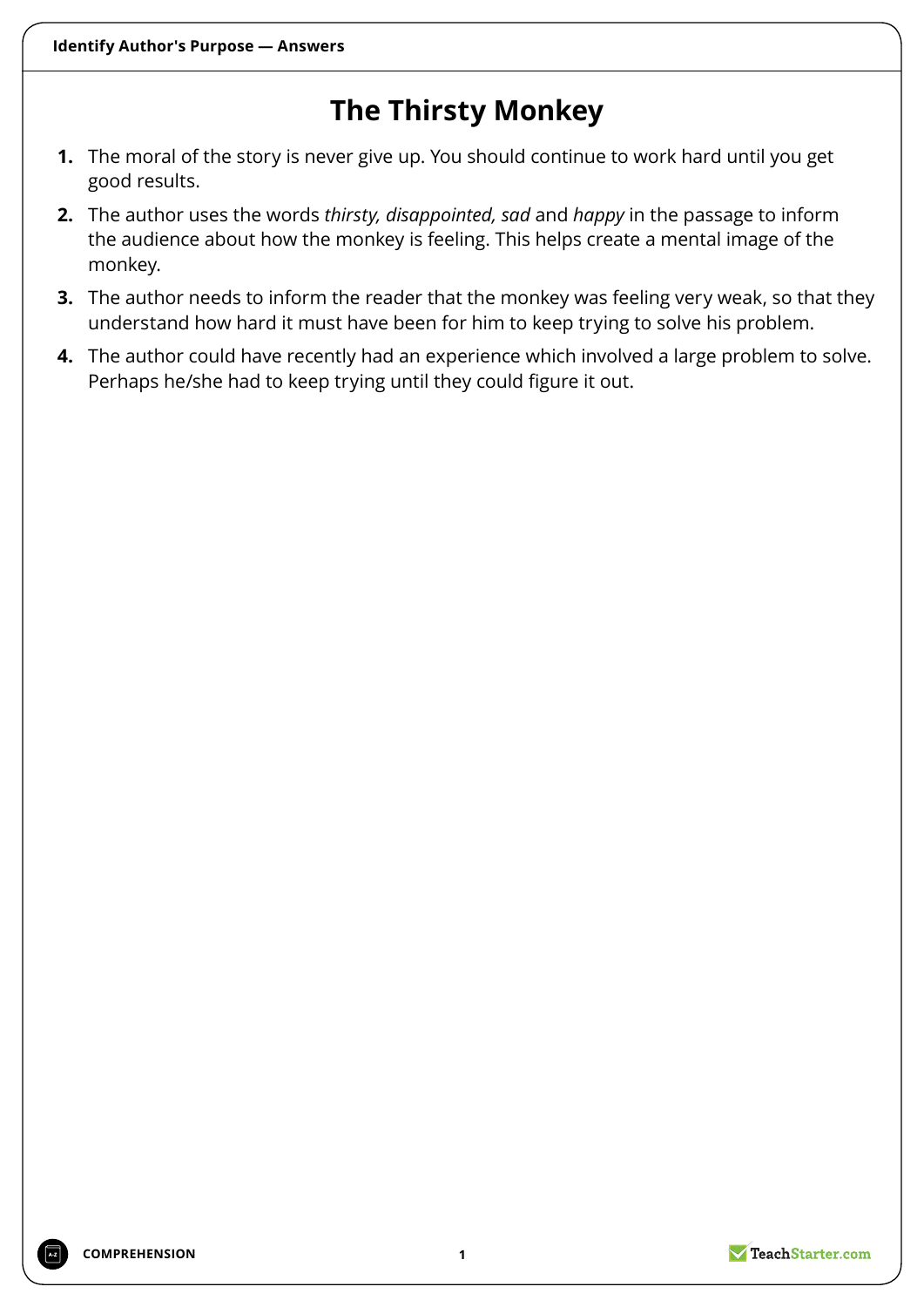### **Let's Go for a Swim!**

- **1.** Dad and Mitch like the beach more because you can lie on the sand, build sandcastles, body surf in the waves and eat fish and chips.
- **2.** Gran and Sarah like the pool more because you don't get sand in your swimsuit, you don't get knocked over by waves and jellyfish can't sting you.
- **3.** At both the beach and the pool, you can go for a swim and cool down from the heat.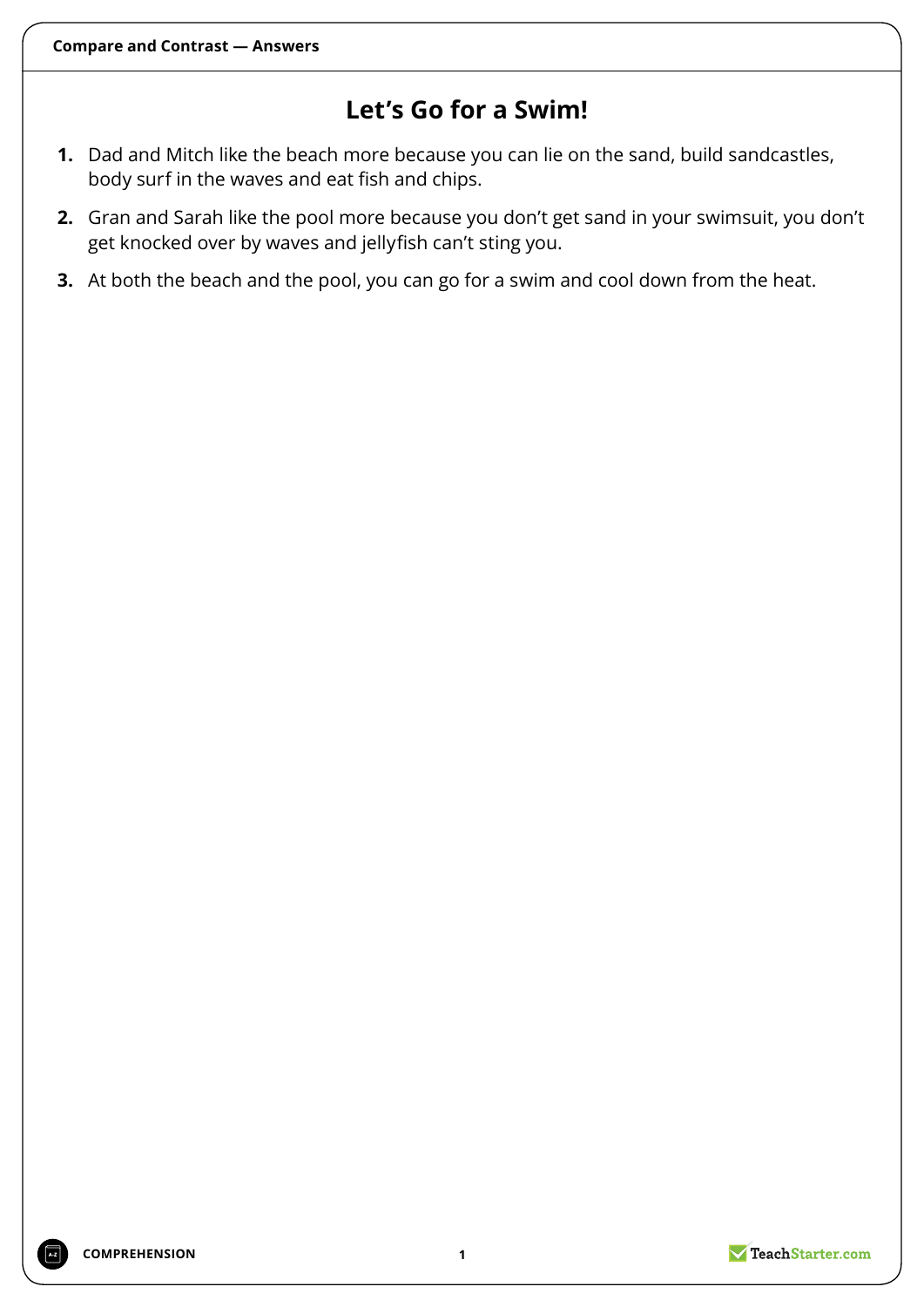### **One Summer's Day**

**1.** Ella: Wow, it's hot today isn't it?

**Kristen:** Sure is. I'm going to go for a swim later.

**Ella:** That sounds like a nice way to cool off. Where are you going to go?

**Kristen**: We have a pool at my place. Would you like to come for a swim?

**Ella:** I'd love to, but I didn't bring my swimmers. Thank you though. You're so lucky to have a pool. Do you use it often?

**Kristen:** Yeah, all the time!

**Ella:** I would use it all the time too if I had a pool.

**Kristen:** You're welcome to come over for a swim tomorrow.

**Ella:** Thank you, I would love to come for a swim tomorrow.

- **2.** Kristen does have a pool at home because Ella says, "You're so lucky to have a pool."
- **3.** Kristen uses the pool all the time because Ella says, "I would use it all the time too."
- **4.** Kristen asked Ella to go for a swim that afternoon and then again tomorrow.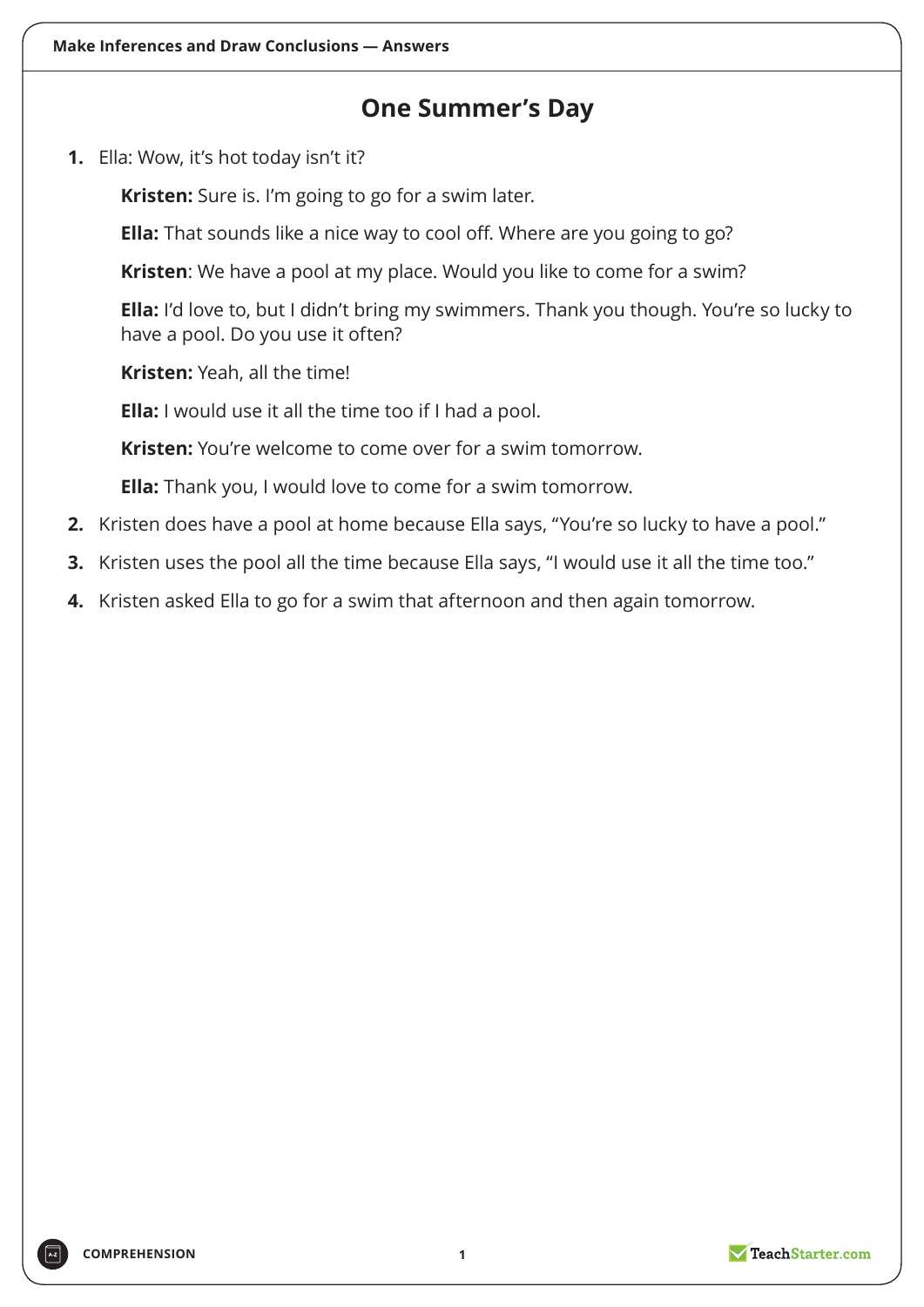## **Polly the Paramedic**

- 1. a) a dog using the telephone
- 2.b) a paramedic talking to a dog on the telephone
- 3.b) somebody falling off a ladder and breaking their leg
- 4.This story is make-believe because:
- A dog cannot operate a telephone.
- A dog cannot talk.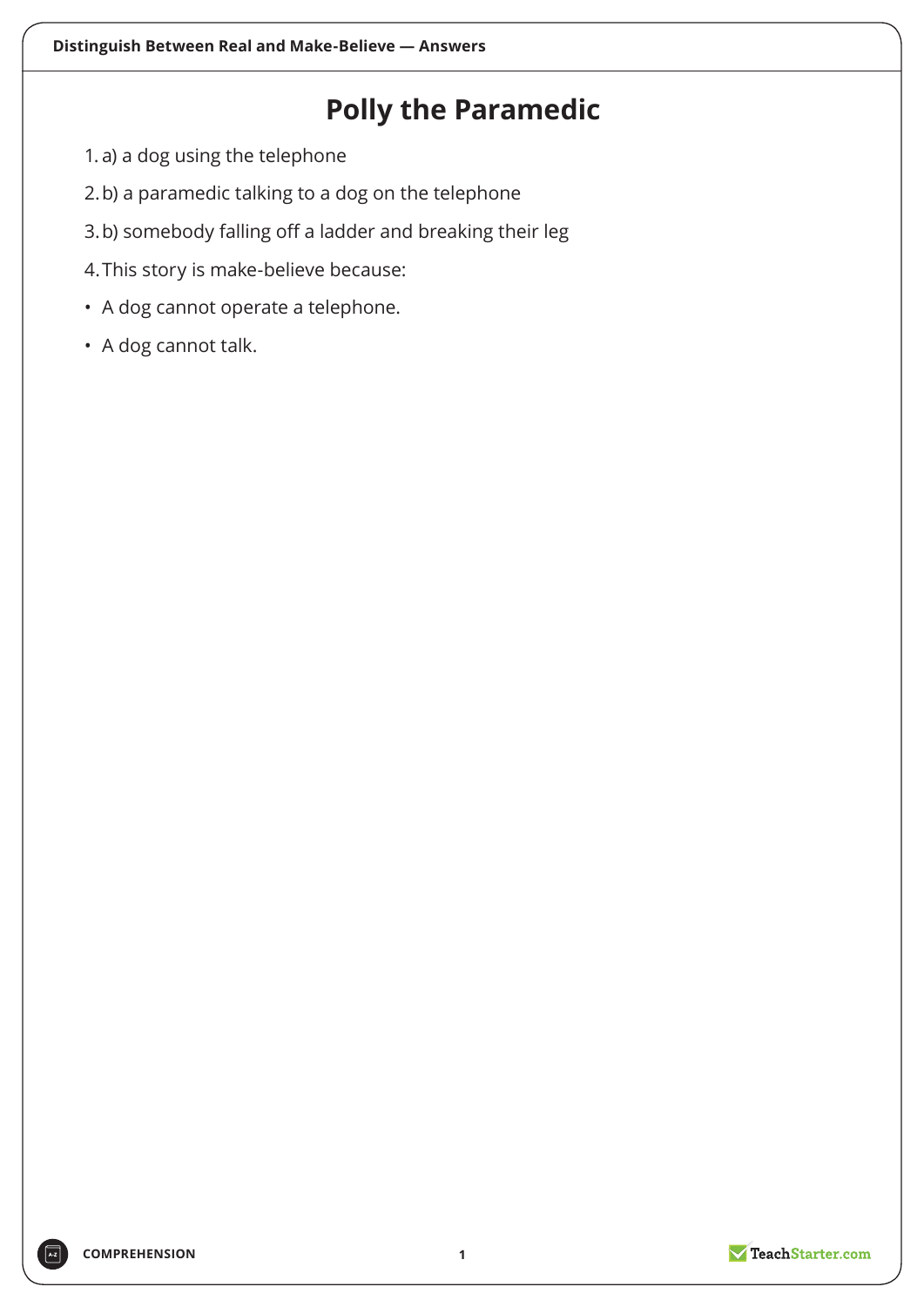### **Bruno's Big Adventure**

**1.** All of the Williams family had gone out, so

a) Bruno was left on the back porch.

- **2.** A big gust of wind caused the gate to open.
- **3.** The gate was open, so

b) Bruno went to the park.

**4.** The Williams family came home, couldn't find Bruno and saw the gate was open. Mr Williams went to the park with Bruno's lead to bring him home.

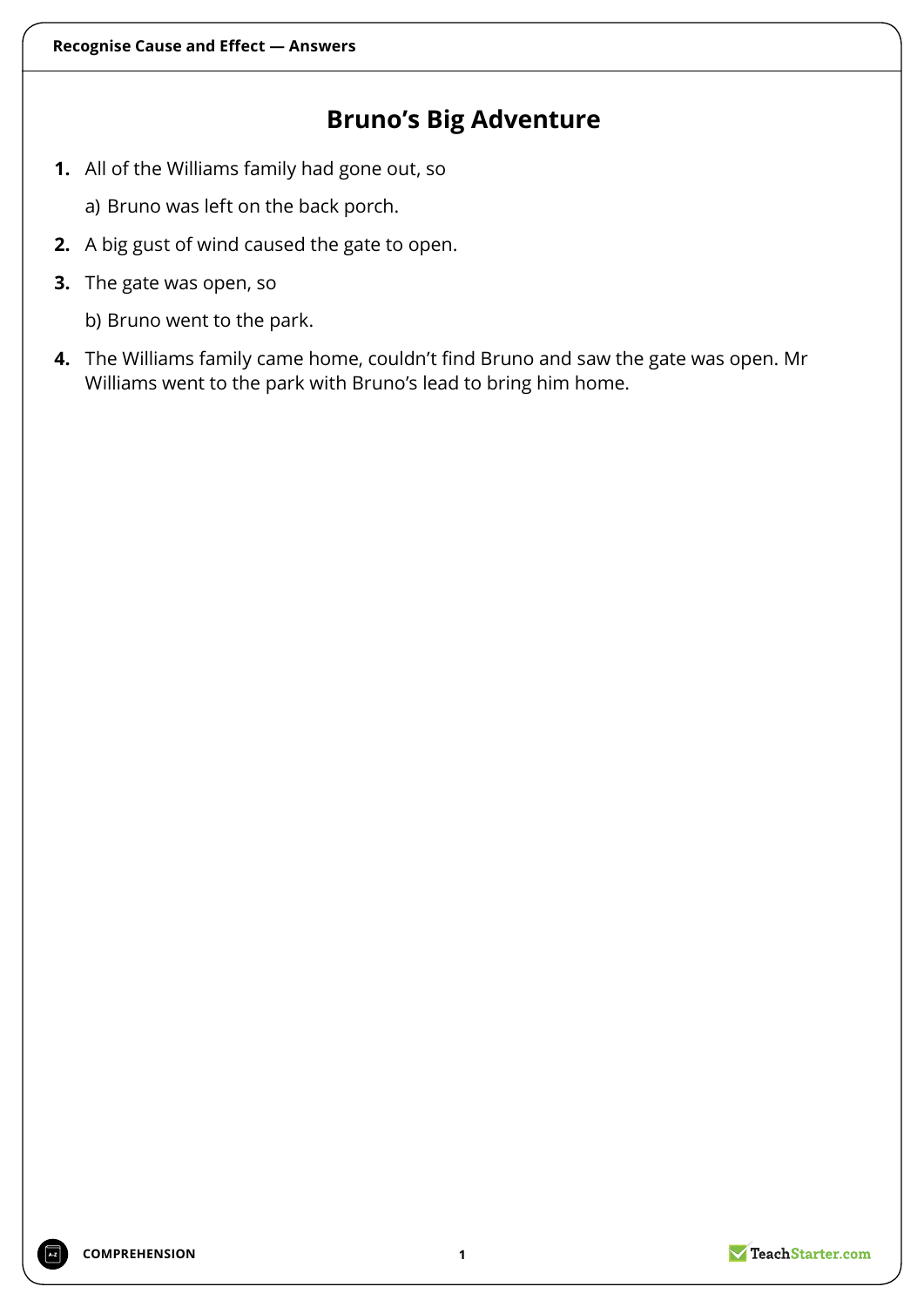### **Sushi Rolls**

- **1.** b) Boil the rice.
- **2.** Order of events:
	- 2 Boil the rice.
	- 4 Spread mayonnaise over the rice.
	- 1 Prepare the ingredients.
	- 5 Put on cucumber, avocado and carrots.
	- 3 Spread the rice over the sushi sheet.
- **3**. The final step in making sushi rolls is to cut the roll into 6 slices.

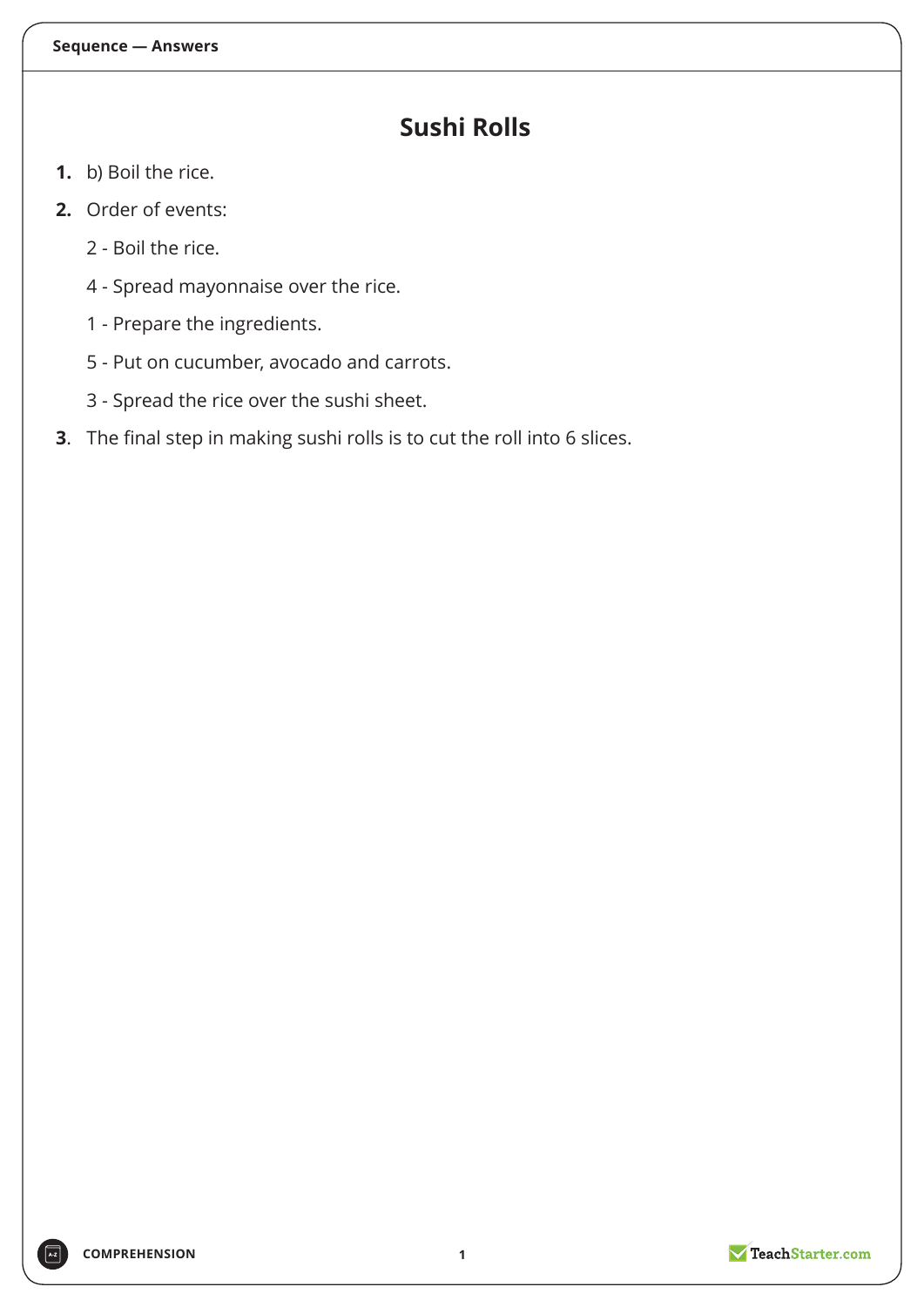### **Advertising Facts and Opinions**

**1.** Fact: Available now from www.booksgalore.com

Opinion: *Ellie's Great Adventure* is the best book you will ever read!

- **2.** *You will feel like you are walking on a cloud* is the opinion in the advertisement because not everybody will find the shoes that comfortable. Some people may find them very uncomfortable to wear.
- **3**. Fact: The Grocks on Channel 2, every afternoon at 4 pm.

Opinion: We think it is the funniest show on television.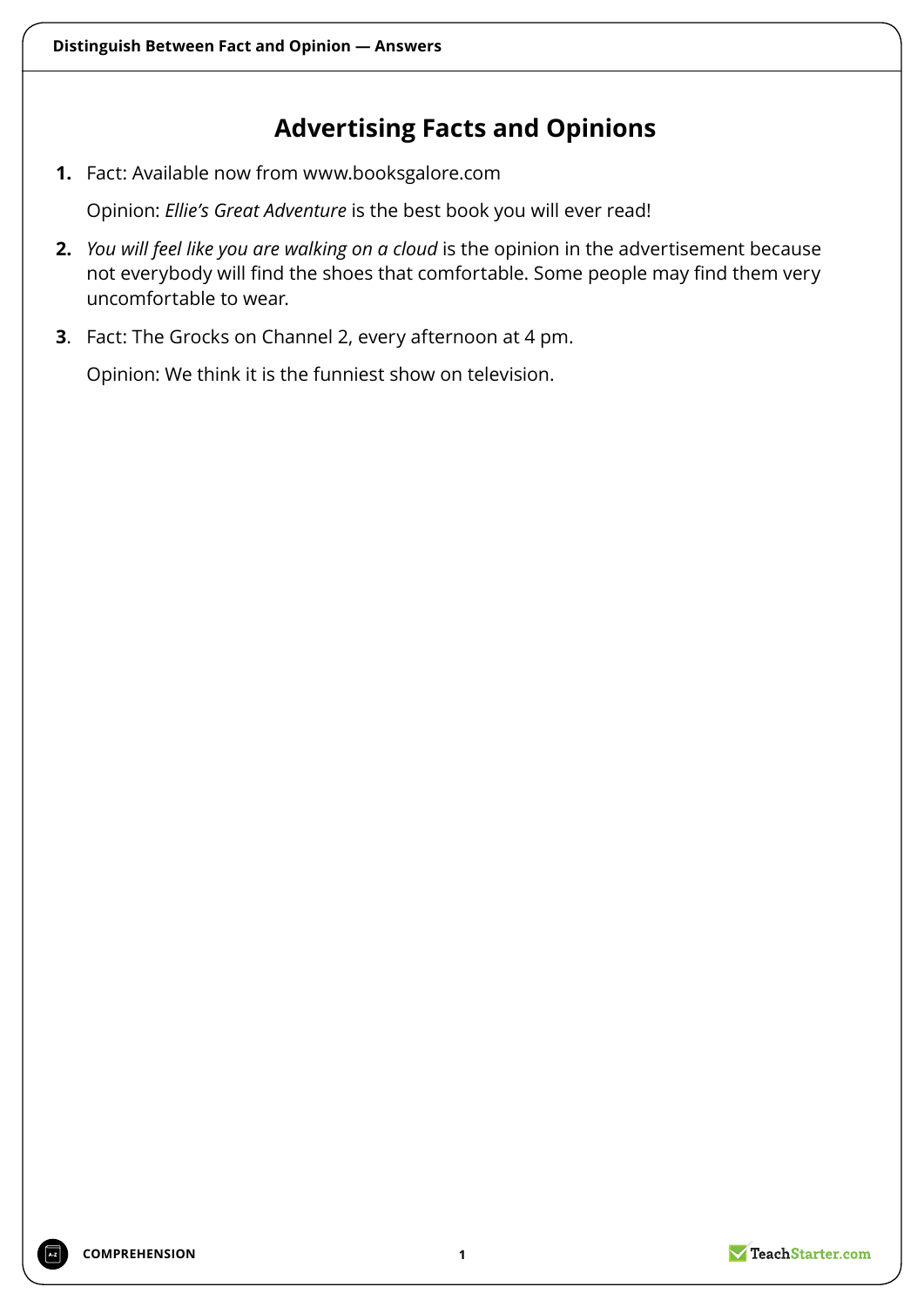## **Sharks – The Leaders of the Ocean**

- **1.** The main idea of this text is sharks; and how they are skilful predators.
- **2.** Three details may include:
	- Sharks have sharp teeth and never run out of them.
	- Two-thirds of a shark's brain is dedicated to smell.
	- Sharks are able to feel vibrations in the water.
- **3**. Important words include: sharks, top predators, sharp teeth, super senses, smell, eyes, vibrations.
- **4.** Another good title for this text could be

c) Facts about Sharks.

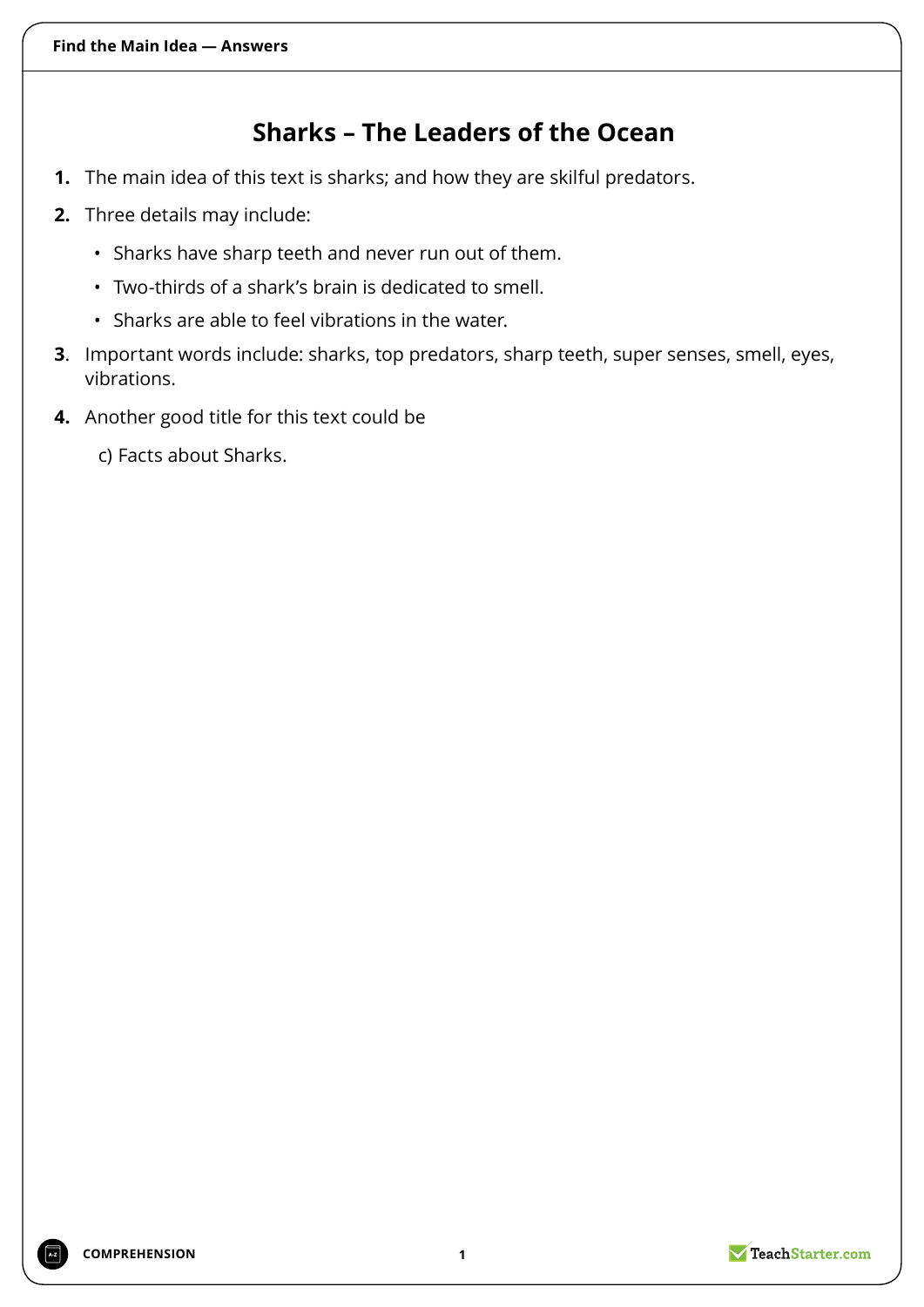## **Going on Holidays**

- **1.** The person is going to the snow. Clues include a musty bag, old lift pass, warm clothes, gloves, beanie, scarf, goggles, hot chocolate.
- **2.** Answers will vary. Teacher to check reasoning.
- **3.** The character might have left some snow in the bag from their boots.
- **4.** Yes. The character was going on their annual holiday and they had a lift pass from last year.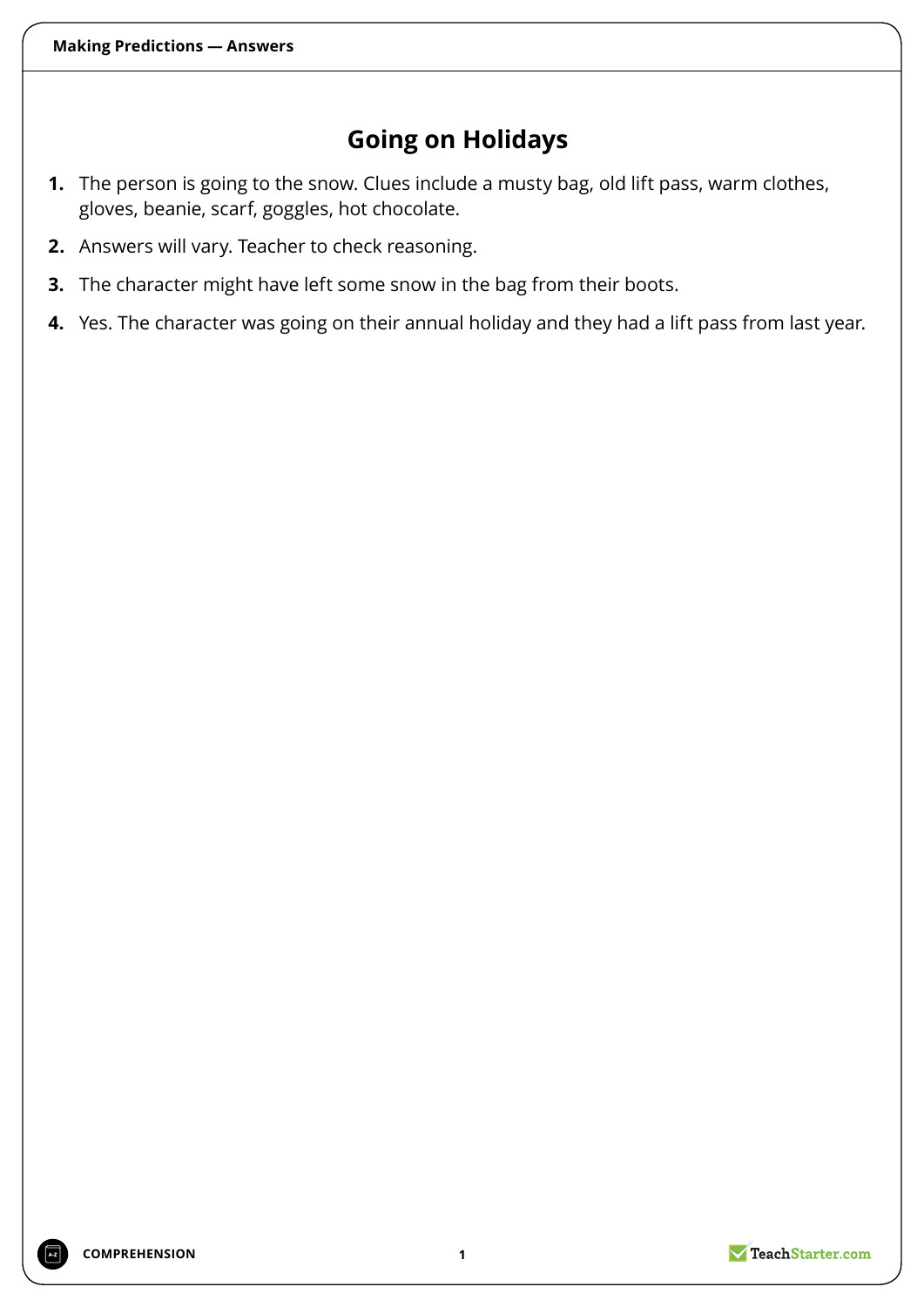### **How Planes Fly**

- **1.** The four forces that a plane needs to fly are lift, thrust, weight and drag.
- **2.** The engines of a plane produce its thrust.
- **3**. The wings help give the plane more lift.
- **4.** Lift pushes the plane upwards, Thrust moves the plane forwards, Weight pulls the plane downwards, Drag – slows the plane down.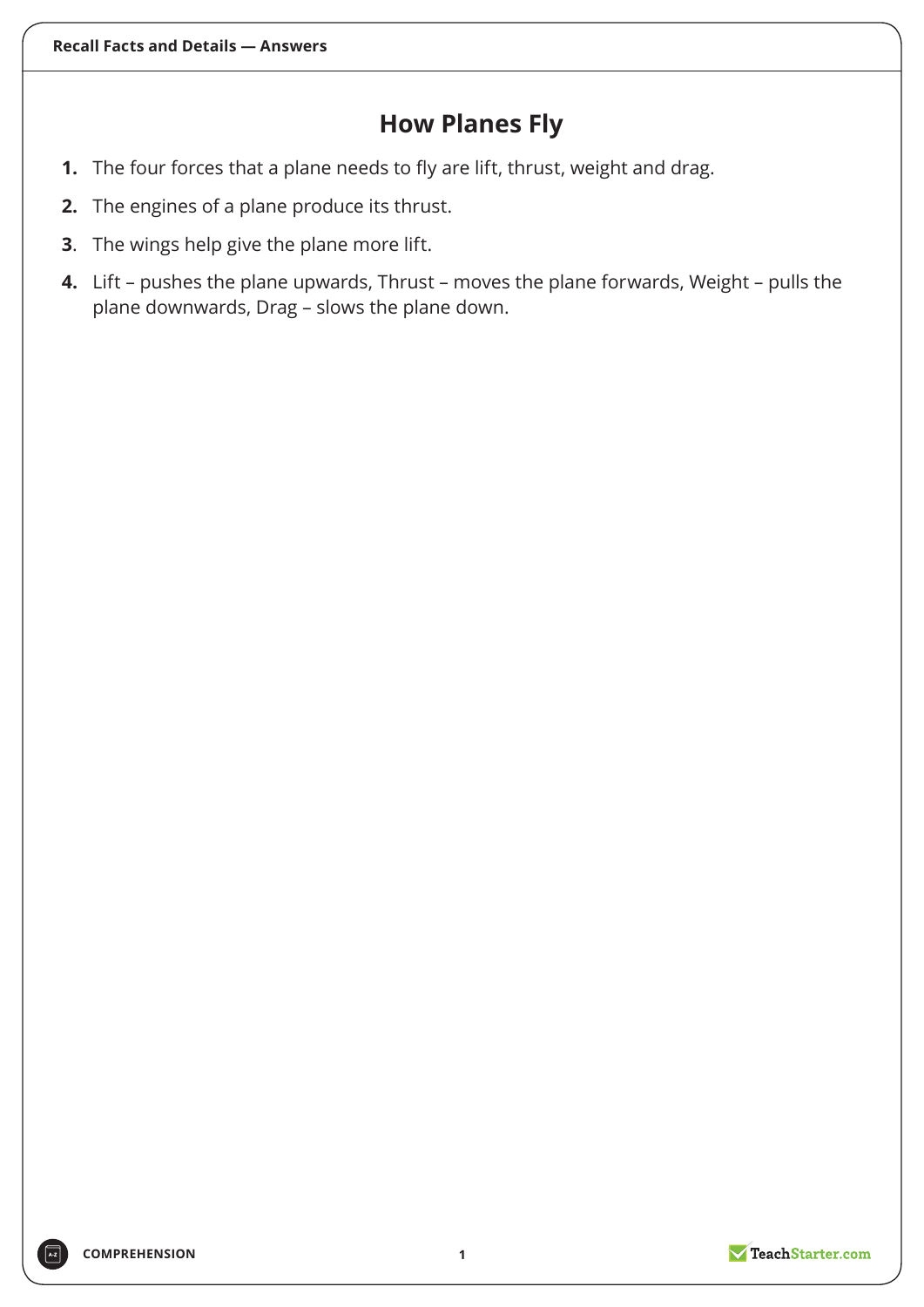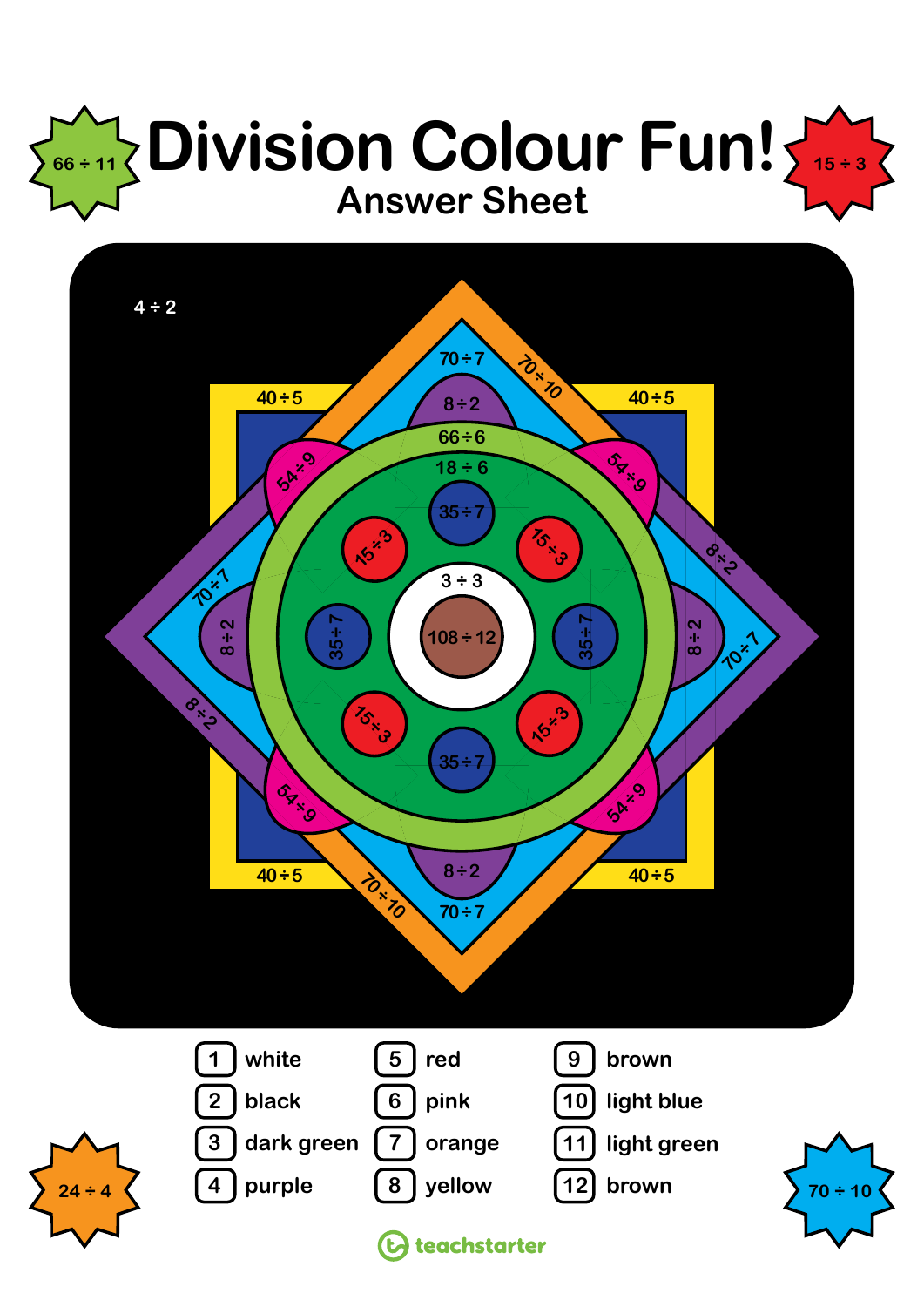# **Answers**

**1.** (25 x \$40) + (50 x \$65) + (25 x \$92) =  $$1000 + $3250 + $2300 = $6550$ The charity dinner raised \$6550

**2.**  $(23 \times 2) + (2 \times 3) + (22 \times 3) =$  $46 + 6 + 66 = 118$  $118 \div 8 = 14.75$ They need to order 15 pizzas.

**3.** 135 minutes  $\div$  15 = 9 Kim will see 8 buses and will leave on the 9th bus.

**4.**  $\text{\$3.35 x 4 = $13.40}$ The trip from home to the city cost her \$13.40.

**5.** \$385 780 x 6 = \$2 314 680  $$12,000 \times 6 = $72,000$  $$2$  314 680 + \$72 000 = \$2 386 680 The airline spent \$2 386 680 on the planes.

**6.**  $105 \div 14 = 7.5$ Chloe has to order 8 boxes to make sure that she has enough tiles to complete her bathroom.

**7.** 2.5 kg =  $2500$  g  $2500 \div 375 = 6.66$ Alex will need to buy 7 packets of ham to make enough sandwiches for his team.

**8.**  $\text{\$418} \div 12 = \text{\$34.83}$ You will pay \$34.83 per month. (Could be rounded to \$34.85)

**9.**  $2 L = 2000$  ml  $2000 \div 210 = 9.523$ You will need to drink 9.5 cups of water to have the recommended 2 litres per day.

**10.** 14 ml  $\times$  45 = 630 ml Sandy needs 630 ml to make 45 cupcakes.

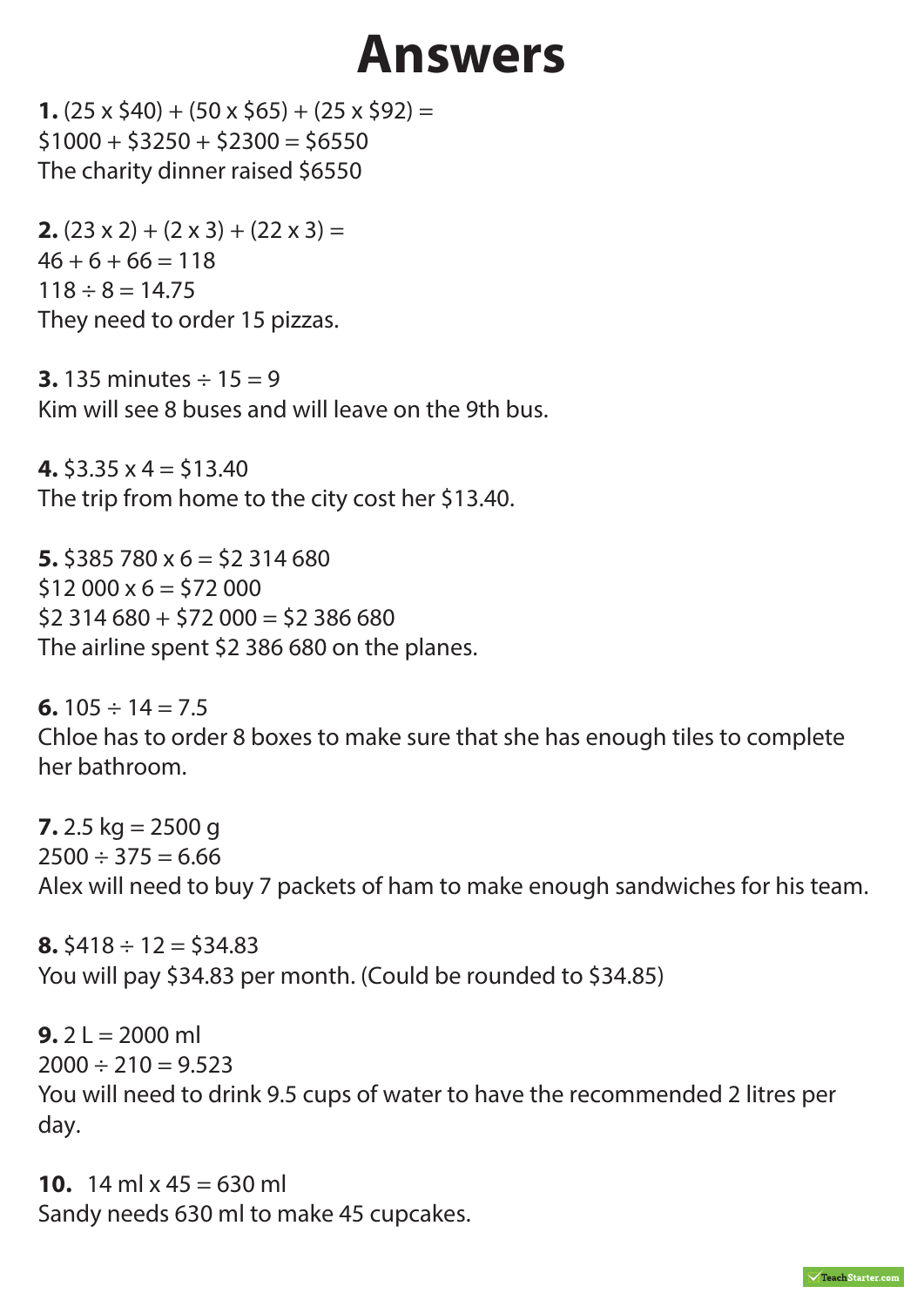# **Answers**

**11.**  $$385 \div 9 = $42.7777$ Each person was paid \$42.77 to clean up the lake.

**12.**  $40 \text{ cups} = $8.00$  $7 \times $1.20 = $8.40$ It is better value to buy one packet of 40 cups than 7 packets of 5 cups.

**13.** 92 kg + 34 kg = 126 kg 165 kg - 126 kg = 39 kg The forth boy weighs 39 kg.

**14.**  $192 \div 20 = 9.6$  $9.6 \times 5 = 48$ They need 48 balls.

**15.** 384 000 ÷ 42 = 9 142.85 You would run appropximately 9143 marathons to get to the Moon.

**16.** 10 x 60 = 600 seconds  $600 \times 4 = 2400$ There are 2400 babies born every 10 minutes.

**17.** 4th number is 2.  $2 \div \frac{1}{3} = 6$  (2nd number)  $6 \div 1.5 = 9$  (1st number)  $9 \times \frac{1}{3} = 3$  (3rd number) The code is 9, 6, 3, 2. 3 3

**18.** 600 x 50 000 = 30 000 000 Your tyres will rotate 30 000 000 times before they need to be replaced.

**19.** 190 km ÷ 8 km = 23.75 Neil replaces his shoes every 23-24 weeks.

**20.**  $2 \times 400$  g = 800 g  $20 \text{ kg} = 20000 \text{ g}$  $20000 g \div 800 g = 25$ Ralph needs a new bag of dog food every 25 days.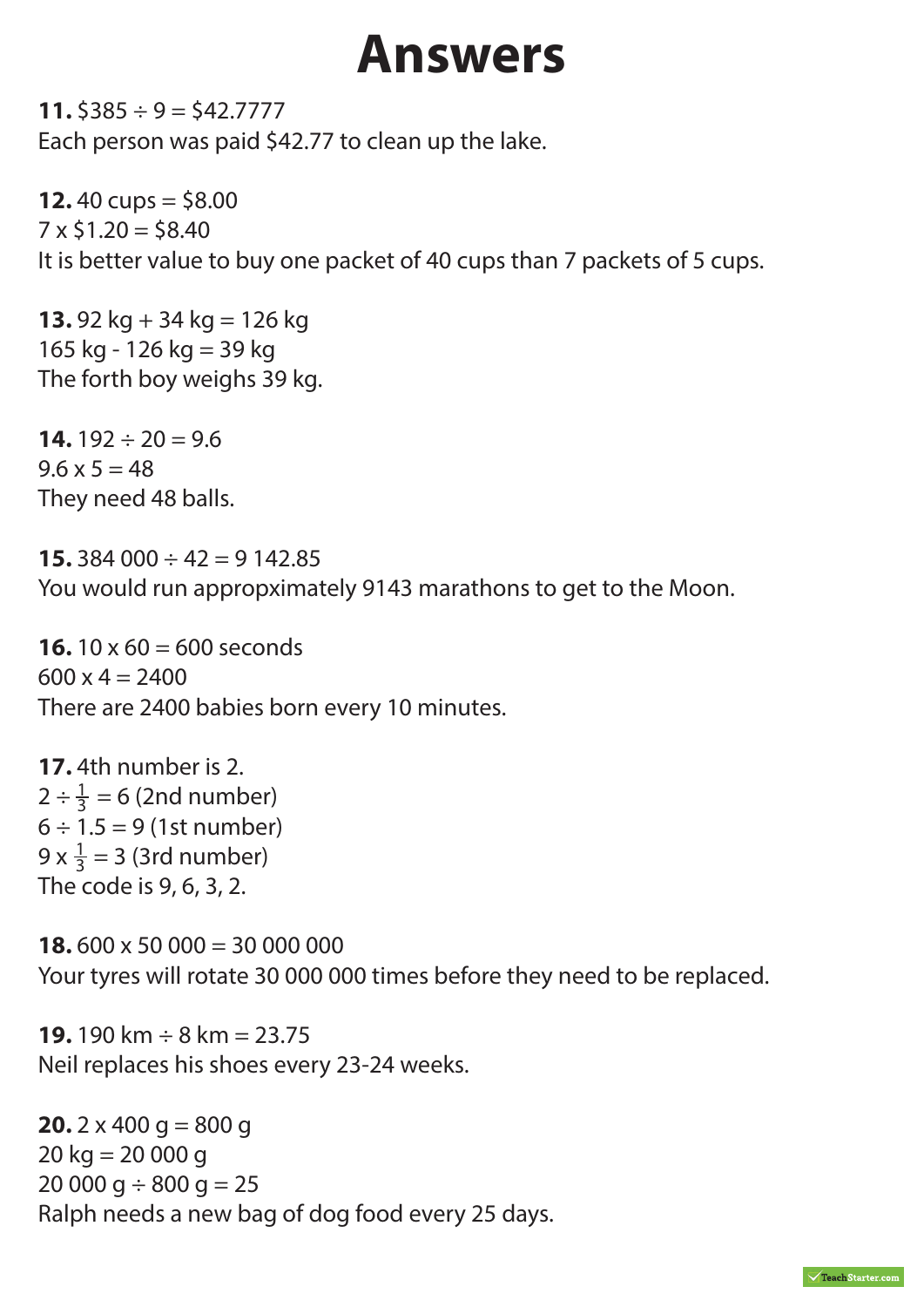## **PANDORA'S PARTY PALACE**

*Lucy is buying some sweet treats for a party. She needs at least 80 sweet treats, but she doesn't want more than 100.*

*What combinations of sweet treats could Lucy buy for the party?*

*List some possibilities.*

*Calculate the total cost of the sweet treats for Lucy's party.*

**Answers may vary – Teacher to check. Answers may vary – Teacher to check.**

## **Answer Card Answer Card**

## **PANDORA'S PARTY PALACE**

**A** teachstarter

*Mario is planning a pizza party for his birthday. He needs 36 mini pizzas to feed his friends.*

*How many boxes of mini pizzas does Mario need to buy?*

*Calculate the total cost of the mini pizzas for Mario's birthday party.*

## **Answer Card Answer Card**

## **PANDORA'S PARTY PALACE**

*Taylor's class was having an end-of-year party. Taylor was asked to bring the drinks. His budget for the drinks was \$40.*

*What combinations of drinks could Taylor buy for the class party?*

*List some possibilities.*

*Check that the drinks don't cost more than \$40.*

**A** teachstarter

## **PANDORA'S PARTY PALACE**

*Amy's friends came over to her place for a movie night. Amy bought 5 packs of popcorn to share with her friends.*

*How many snack-size popcorn packets did Amy have at her movie night?*

*Calculate the total cost of 5 packs of popcorn.*

**Answer: 6 boxes, total cost \$48 Answer: 50 packets, total cost \$27.50**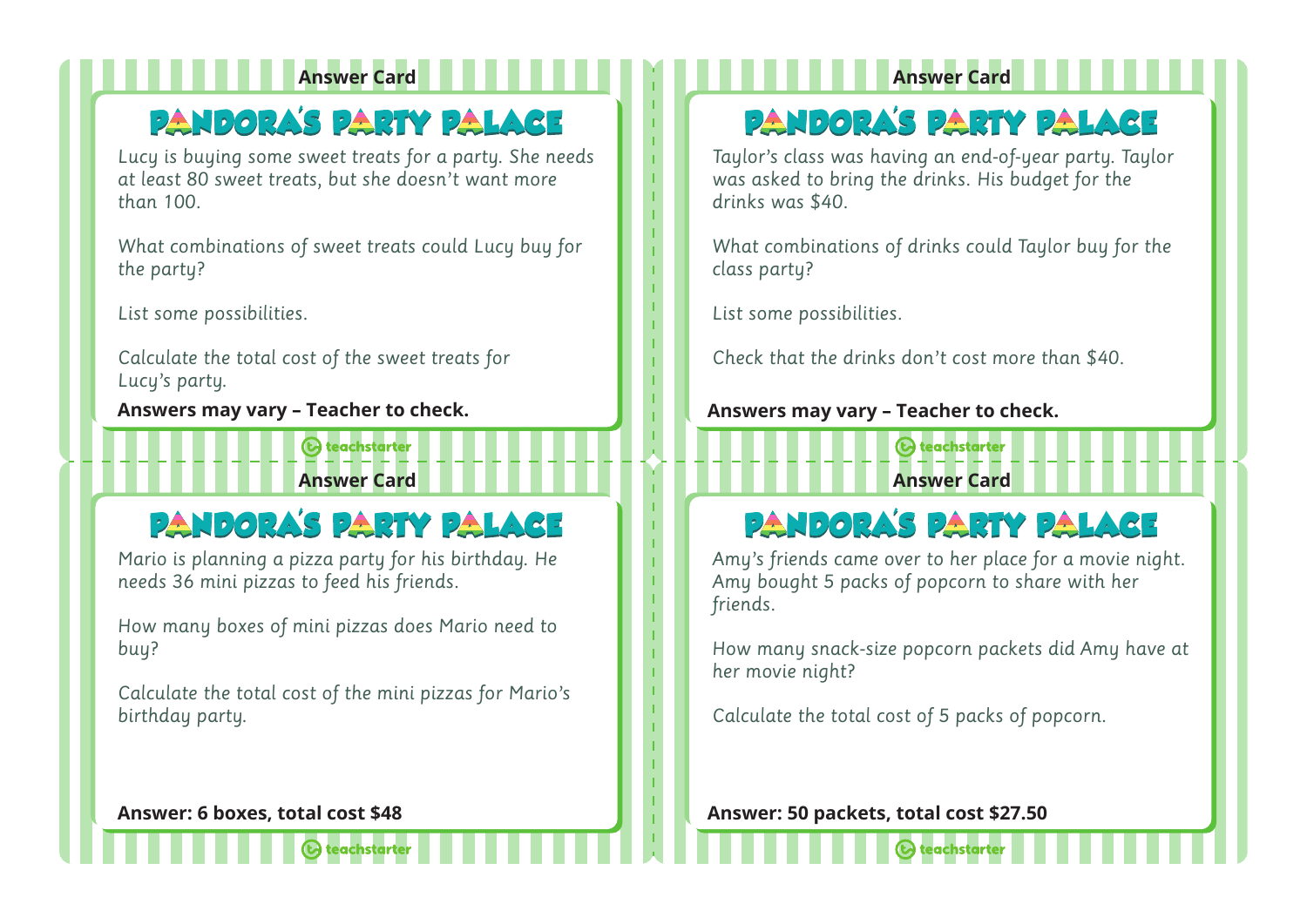## **PANDORA'S PARTY PALACE**

*Mrs Small bought some party decorations for a surprise party for her class.*

*Mrs Small bought:*

- *6 packs of streamers*
- *4 packs of bunting*
- *3 packs of party blowers.*

*How much did Mrs Small spend on decorations for the party?*

#### **Answer: total cost \$31.80 Answer: total cost \$18**

## **PANDORA'S PARTY PALACE**

**A** teachstarter

*Sam decided to buy sushi rolls and chicken nuggets for his birthday party. He wanted each guest to have 6 pieces of sushi and 6 chicken nuggets.* 

*If Sam invited 12 guests, how many boxes of chicken nuggets and packs of sushi did he need to buy?*

#### **Answer: 4 boxes of nuggets, 4 packs of sushi**

*Calculate the total cost for Sam's party food.*

### **Answer Card Answer Card**

## **PANDORA'S PARTY PALACE**

*Daniel and his family were going on a picnic with his cousins. Daniel's family was asked to bring the paper plates, cups and serviettes.* 

*If there were 55 people were going to the picnic, how many packs of paper plates, cups and serviettes did Daniel's family have to buy?*

#### **Answer: 3 packs of paper plates, 3 packs of cups, 1 pack of serviettes**

*How much did Daniel's family spend on serving supplies?*

**Answer Card Answer Card**

**A** teachstarter

## **PANDORA'S PARTY PALACE**

*As a special treat, Mr Wright wants to buy his class lollipops.* 

*If there are 32 children in the class, calculate for Mr Wright:*

- *the total number of packs of lollipops*
- *the total cost of the lollipops.*

**Answer: total cost \$96 Answer: 1 packs, total cost \$6.54**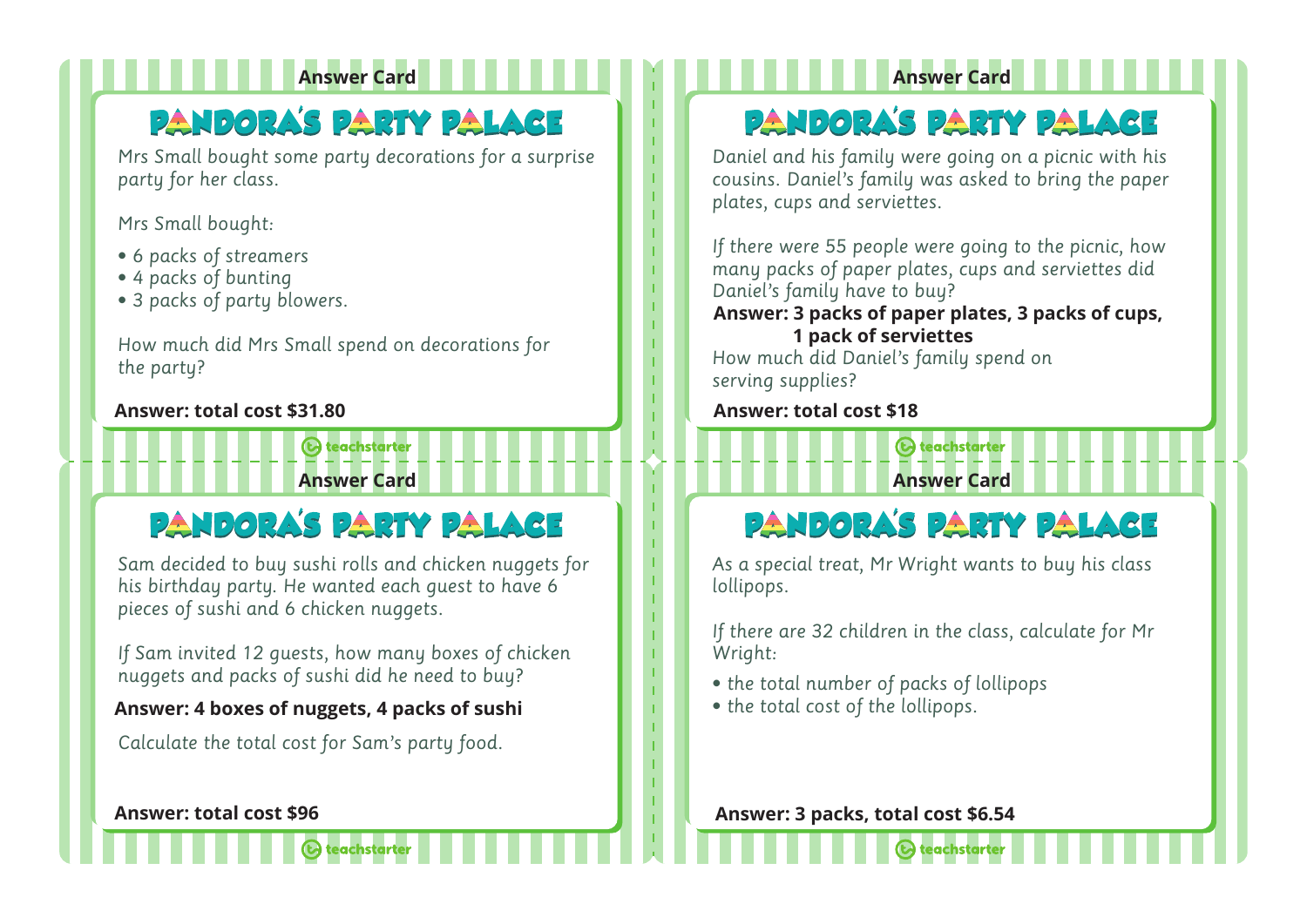### **Answer Card Answer Card**

## **PANDORA'S PARTY PALACE**

*Coach Carter needs enough bottles of water to give one to each player for the soccer gala day.* 

*If 63 players are attending the soccer gala day, how many six packs of water should Coach Cater buy?*

#### *`* **Answer: 63 bottles (11 six packs)**

*Calculate the total cost for the water.*

## **PANDORA'S PARTY PALACE**

**A** teachstarter

*Naomi wants to decorate her house with bunting to welcome her grandparents back from an overseas trip.* 

*Naomi needs 14 m of bunting to decorate the house.*

*Calculate how many packs of bunting Naomi must buy and the total cost of the bunting.*

## **PANDORA'S PARTY PALACE**

*Class 6A was having a cake stall to raise money for some new play equipment. They bought 14 boxes of cupcakes from Pandora's Party Palace and sold each cupcake at the stall for 50 cents.*

#### *Calculate:*

**Answer Card Answer Card**

- *the total cost of the cupcakes*
- *the total profit made from the cake stall.*

#### **Answer: total cost \$30.25 Answer: total cost \$49, total profit \$21**

## **PANDORA'S PARTY PALACE**

**A** teachstarter

*As part of their end-of-school year celebration, Principal Jones bought yoghurt ice blocks for every child in the school.*

*If there were 472 students in the school, how many boxes of yoghurt ice blocks did Principal Jones buy?*

*Calculate the total cost for the ice blocks.*

**Answer: 5 packs, total cost \$12 Answer: 48 boxes, total cost \$287.52**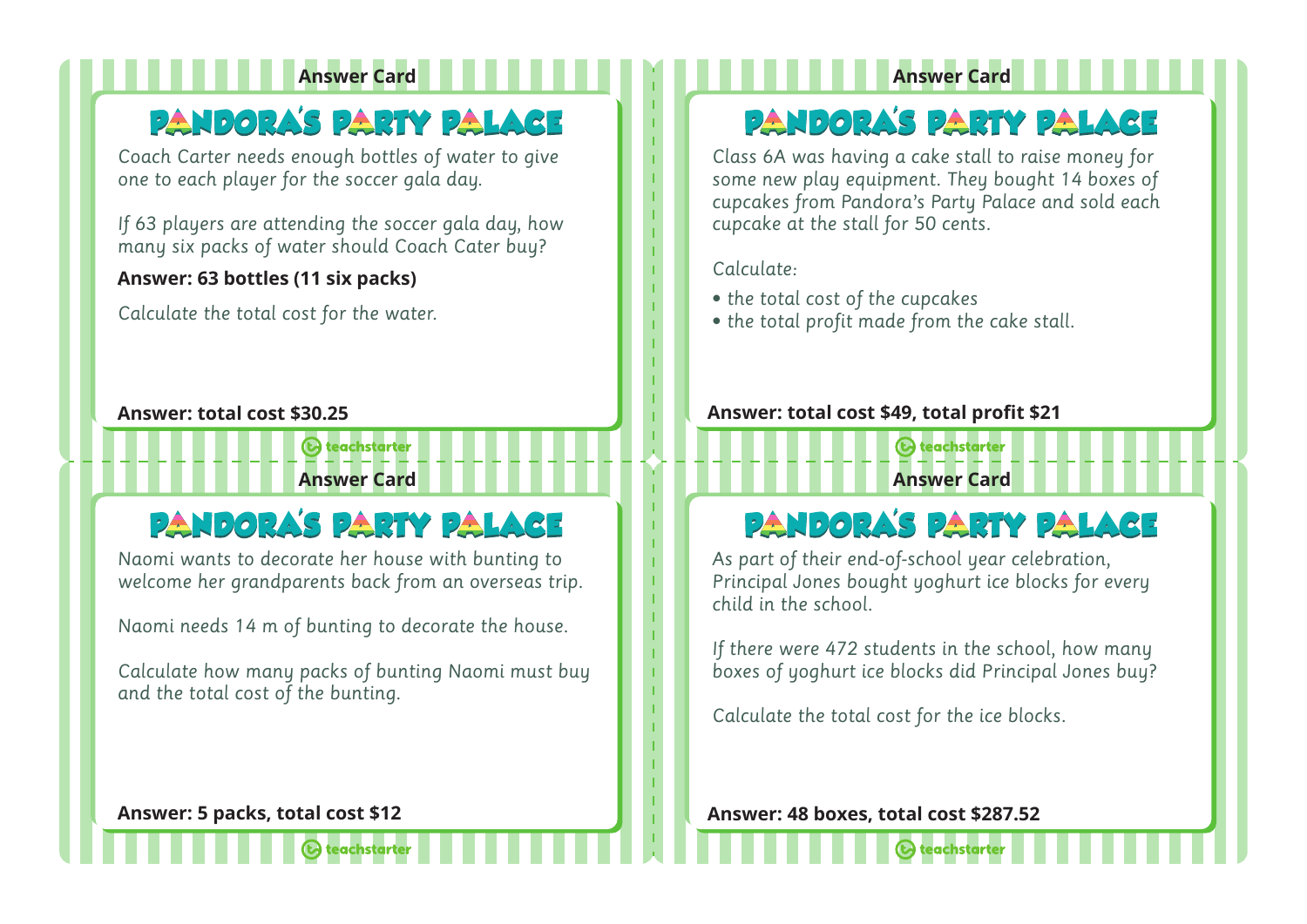## **Answer Card Answer Card**

## **PANDORA'S PARTY PALACE**

*For a science experiment, Professor Paleo needed 180 balloons and 360 paper cups.*

*Calculate for the experiment:*

- *the total packs of balloons*
- *the total packs of paper cups*
- *the total cost for the balloons and cups.*

#### **Answer: 9 packs of balloons, 15 packs of cups, total cost \$70.20 Answer: total cost \$131.01**

## **Answer Card Answer Card PANDORA'S PARTY PALACE**

**A** teachstarter

#### *To help celebrate New Year's Eve, Lilly bought some decorations from Pandora's Party Palace. Her budget for decorations was \$100.*

*What combinations of decoration could Lucy buy for New Year's Eve?*

*List some possibilities, and then calculate the total cost Lilly spent on decorations.*

## **PANDORA'S PARTY PALACE**

*On the weekend, Jenny had a party for her 12th birthday. Calculate the total cost if Jenny bought:*

- *3 packs of balloons*
- *4 packs of streamers*
- *5 packs of bunting*
- *4 boxes of yoghurt ice blocks*
- *10 boxes of chicken nuggets*
- *5 packs of popcorn*
- *10 bottles of lemonade.*

## **PANDORA'S PARTY PALACE**

**A** teachstarter

*You have been given a budget of \$200 to organise your own party using items from Pandora's Party Palace.*

*After deciding on how many guests you will invite, make a list of the items you will buy and their total costs.*

*Calculate the total cost of the party to check that you have come in under budget.* 

**Answers will vary – Teacher to check. Answers will vary – Teacher to check.**